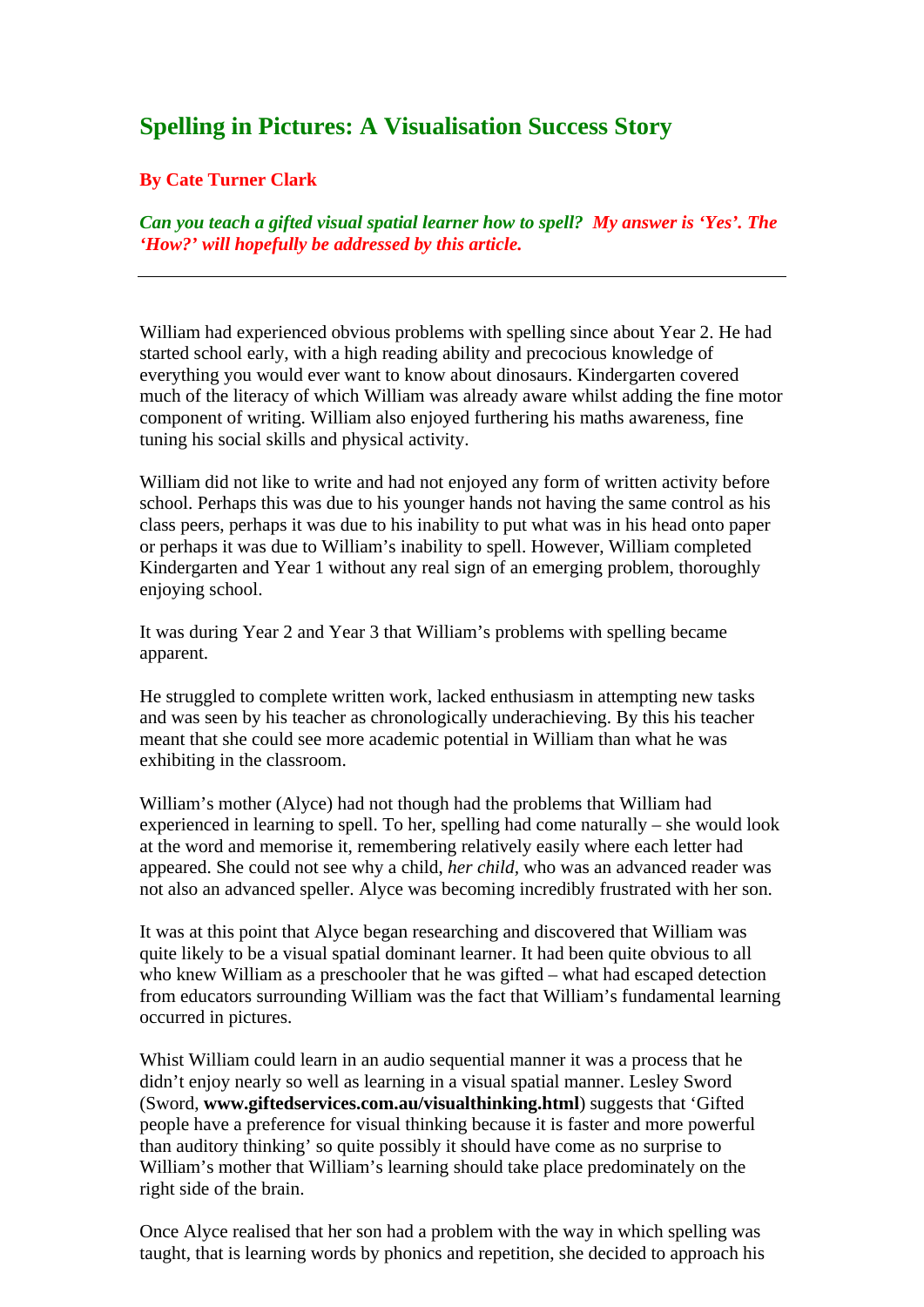teacher and suggest an alternative approach – one that involved teaching William how to memorise his weekly spelling list in a way that employed his right brained dominate method of learning. She explained (tactfully) to his teacher that the audio sequential or phonic approach of teaching spelling that had occurred during the last few years did not suit William's style of learning and that it would probably be of little benefit to William to continue in this way. At the end of the conversation William's teacher agreed to excuse William from literacy homework in order to allow his mother to teach him 'her way'.

Before any of this had occurred Alyce had approached her son and asked him whether he would be interested in trying to learn how to spell in a way that was different to how they learned at school. William agreed to try, mainly because he had been watching the amount of homework that his sister in High School had been bringing home. He had said to his mother that "I will never be able to cope with High School if I can't spell". Perhaps at another time, he would have been resistant and the experiment to learn how to spell visually would not have taken place – but the timing was perfect and William agreed to try.

The program that William was to follow was supplied to Alyce by Helen Dudeney, a counsellor and educator who had a great interest in assisting visual learners to believe in themselves and their abilities.

Helen's program is set out below. Included in this are the questions that she would usually ask the child if they had been bought to her for assessment. The questions are asked to determine if the child can actually see words written in their head. If the child could not see the word game then the method below would not be suitable.

# **A Visualisation Approach to Spelling**

# **Based on the work of Dr Linda Kreger Silverman, Lesley Sword, Allie Golon and Helen Dudeney Testing Visualisation Skill**

- 1. Can you spell the word 'game'?
- 2. Once you have spelled it correctly can you see the word written on a whiteboard in your head?
- 3. What colour is it written in?
- 4. What is another colour that you like?
- 5. Can you change the colour of the letters to that colour?
- 6. Where on the white board is it located?
- 7. Can you move the word up to the middle of the white board?
- 8. Can you blow up the letters so that they are huge but so that you can still read the word?
- 9. Can you shrink them down so they are tiny but so that you can still read the word?
- 10. Can you move them to the bottom right hand corner of the whiteboard?
- 11. Can you add the word 'boy' after the word 'game'?
- 12. What strategy did you use? (I'm looking to find out how they fitted the extra word in.)

# **Spelling – Strategy**

- 1. Write a word that the child can't spell in large print in a bright colour (red is best) on a sheet of A4 paper (landscape).
- 2. Hold the page at arm's length from the child.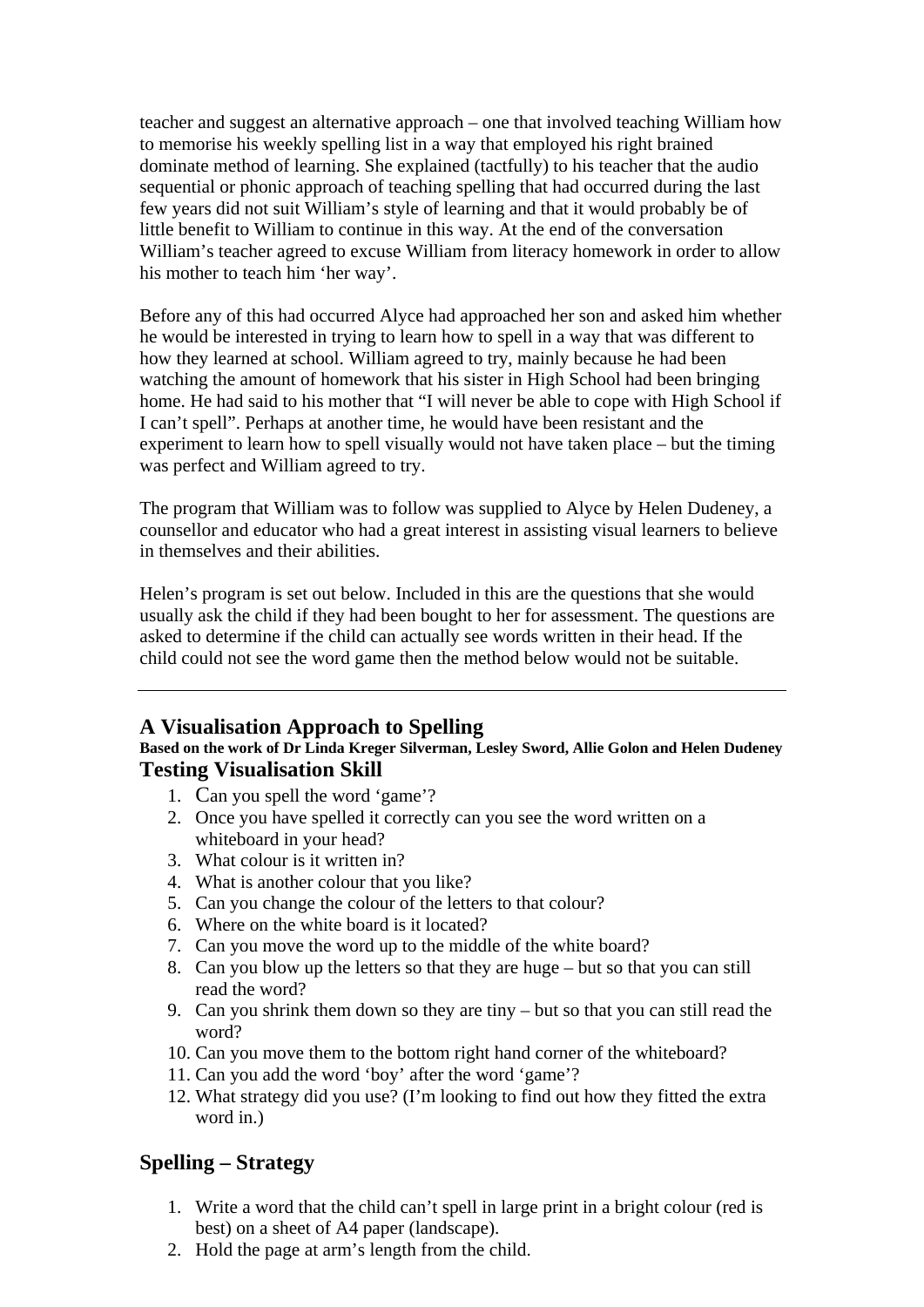- 3. Ask the child to look at the word and get a really clear picture of the word on the white board in their head.
- 4. Ask the child to close eyes and check if the word is clear.
- 5. Ask the child 'What is the last letter of the word that you are spelling?'
- 6. Ask the child 'What is the first letter of the word that you are spelling?'
- 7. Ask the child 'How many a-e-i-o-u's are in the word?' (or any other letters ask one letter at a time)
- 8. Ask the child 'What is the second last letter of the word?'
- 9. Ask the child 'Are there any letters in the word twice?'
- 10. Say to the child "Look at the word and read the letters from the end of the word till the beginning of the word'.
- 11. If the child is successful be very affirming. Comment on how great their picture must be.
- 12. Say to the child 'Look at the word and read the letters from the beginning of the word till the end of the word'.
- 13. If the child is successful be very affirming. Comment on how great their picture must be.
- 14. If the child has any problems spelling the word go back to the written word and add novelty to the picture. Eg: eyebrows on the 'e' or a face on an 'o' or even just a different brighter colour on the letter/s that caused problems.
- 15. Repeat some of the questions from  $5 9$ , ask questions about the letters that caused problems eg 'What letter comes before the 'e' with the eyebrows?'
- 16. Repeat 10 13.
- 17. Get the child to write down all of the letters.
- 18. Tell the child that once they have the correct picture in their brain it will be there forever. Tell the child that they just need to store it and be able to find it.
- 19. Ask the child to suggest where they could store their word? Eg filing cabinet, computer, roman temple or even a coloured box – whatever works for them.
- 20. Ask the child to put the word 'game boy' on their whiteboard again.
- 21. Repeat questions 12 -13 and then  $1 9$ . (This is assuming each step is successful.)
- 22. Ask the child to put the word 'game boy' away in their storage spot and get out the other word (that they were having trouble with).
- 23. Repeat  $5 9$ .
- 24. Usually the child will be tired after this so a rest would probably be a good idea.

Try not to talk about spelling as this may link to low self efficacy or poor expectations. Use visual language throughout this dialogue and make sure to use lots of positive verbal feedback.

The above only needs to be used for words that the child does not know.

# **Spelling Homework**

- 1. Always ask words orally.
- 2. For words able to be spelled orally ask the child to write them down.
- 3. For words the child cannot orally spell use the **above method.**
- 4. For words the child can spell orally, but not write down correctly get them to try typing them on a computer.
- 5. If still no luck, use the above method.
- 6. Work on words the child can't spell. Do not spend too much time on those words they can spell.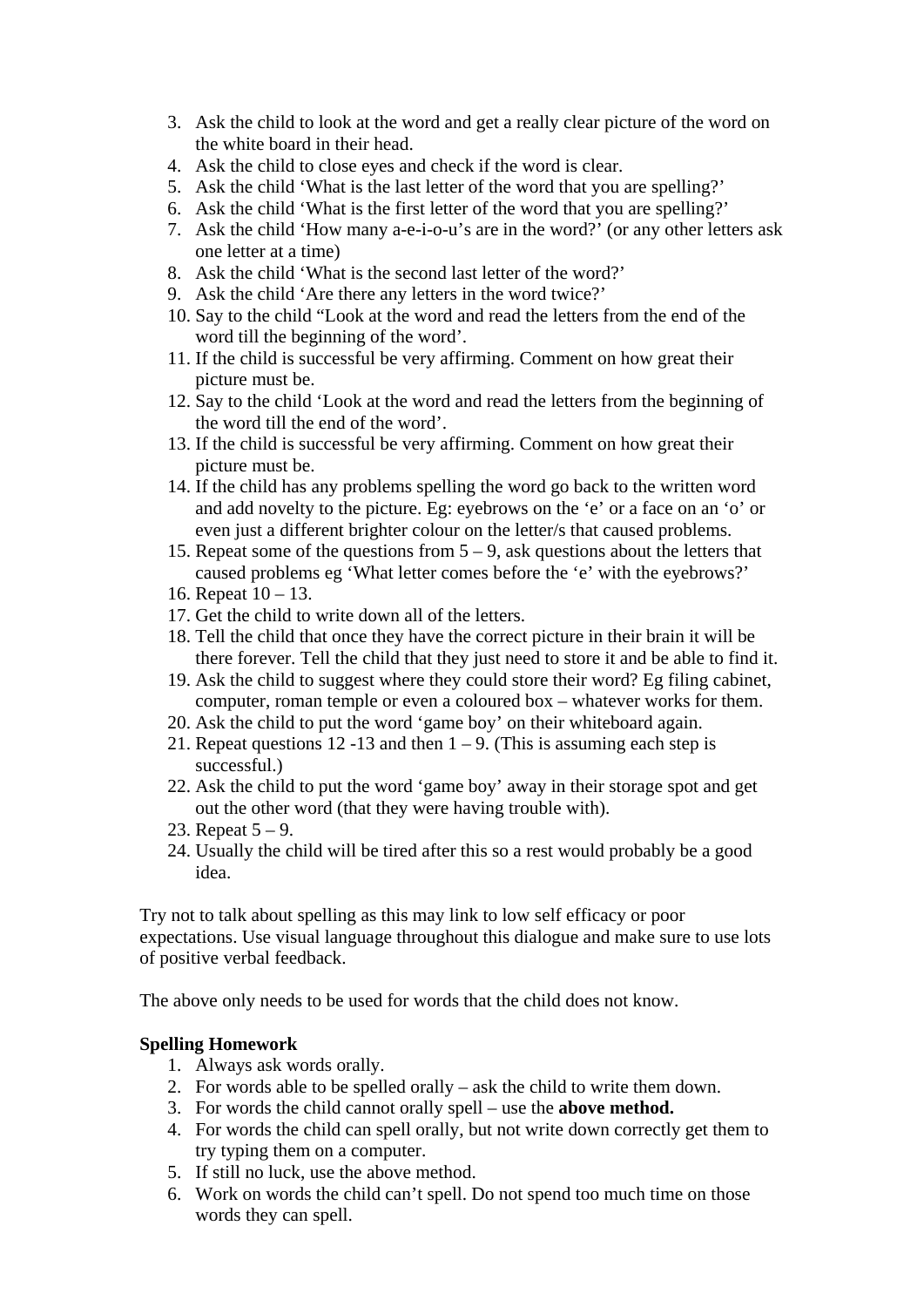7. For other spelling activities, e.g. definitions, use in a sentence, and use a computer if that makes the process easier and more successful.

Alyce started William's spelling week by asking William to place words that caused him trouble on his blackboard. William had not much experience with whiteboards and blackboards were much more real for him. He used plain white chalk when creating his words and red chalk for the difficult letters. Below is an example of a spelling week – William style!

At the beginning of the week William completed a Pre test of the week's spelling. He brought this home as it gave Alyce a place to start.

# **Pre Test Words** 1. clerk  $\sqrt{ }$  clerk 2. member  $\sqrt{ }$  member 3. voting  $\sqrt{ }$  voting 4. compulsory  $\sqrt{ }$  compulsory 5. debate  $\sqrt{\ }$  debate 6. opportion × opposition 7. polition  $\times$  politician 8. ballot  $\sqrt{ }$  ballot 9. fedural  $\times$  federal 10. state √ state 11. local  $\sqrt{ }$  local 12. government  $\times$  government 13. parlorment  $\times$  parliament 14. ceneter  $\times$  senator 15. electorate  $\sqrt{ }$  electorate 16. election  $\sqrt{ }$  election 17. cabinot  $\times$  cabinet 18. ministor  $\times$  minister 19. minstory  $\times$  ministry 20. representive  $\times$  representative 21. corut  $\times$  court 22. Camberra  $\times$  Canberra 23. nansional  $\times$  national 24. conserturean  $\times$  constitution 25. expersition  $\times$  exposition 26. exqutive  $\times$  executive 27. legivslative  $\times$  legislative 28. duedishal  $\times$  judicial

### **10/28**

For starters Alyce and William did not bother rehashing what was already known. This meant that William's task of learning was reduced to 18 words rather than 30 for the week.

1. opportion x 2. polition x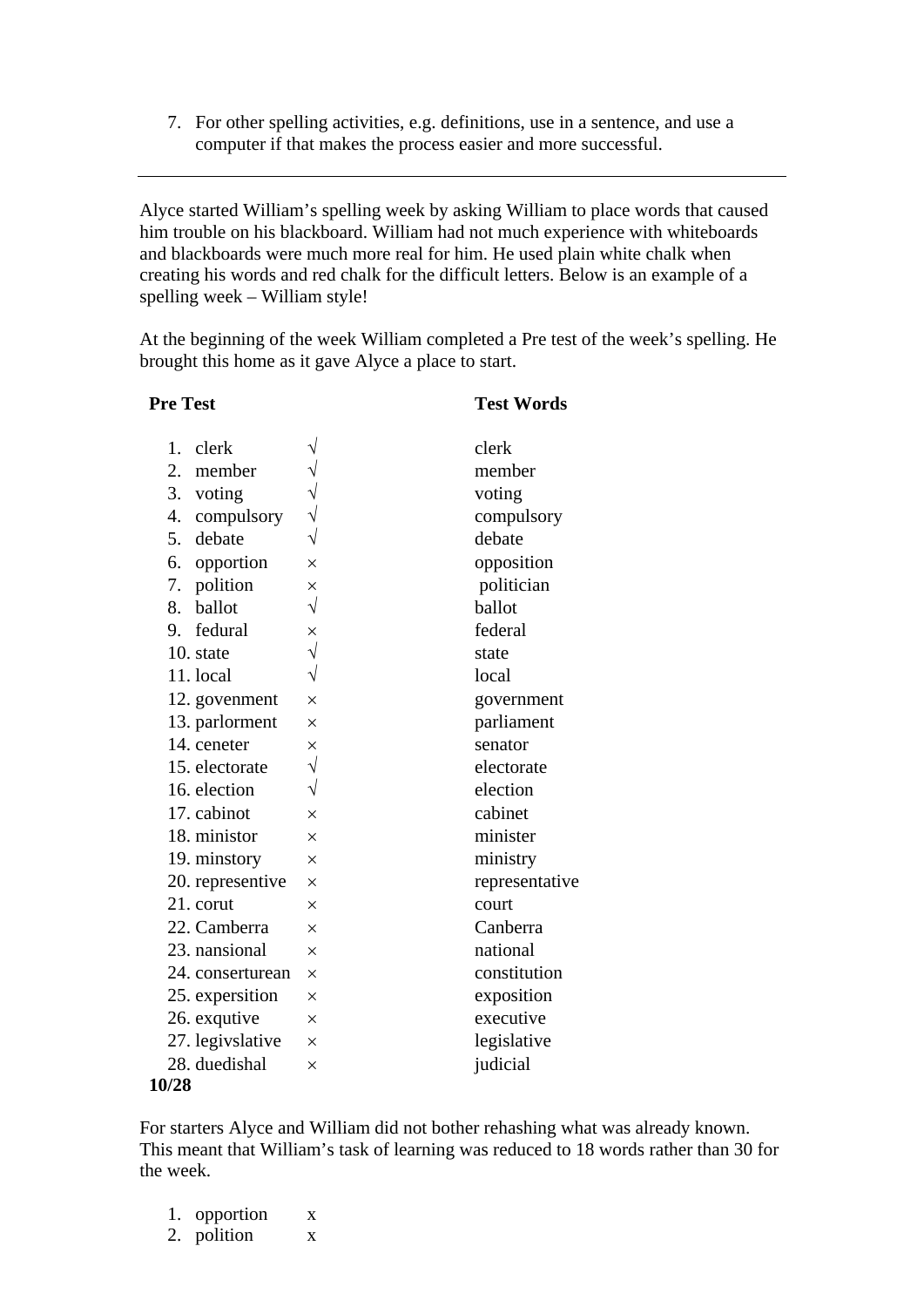| 3. | fedural          | ×        |
|----|------------------|----------|
|    |                  |          |
| 4. | govenment        | $\times$ |
| 5. | parlorment       | $\times$ |
|    | 6. ceneter       | $\times$ |
|    | 7. cabinot       | $\times$ |
|    | 8. ministor      | $\times$ |
|    | 9. minstory      | $\times$ |
|    | 10. representive | $\times$ |
|    | 11. corut        | $\times$ |
|    | 12. Camberra     | $\times$ |
|    | 13. nansional    | $\times$ |
|    | 14. conserturean | $\times$ |
|    | 15. expersition  | $\times$ |
|    | 16. exqutive     | $\times$ |
|    | 17. legivslative | $\times$ |
|    | 18. duedishal    | $\times$ |

Alyce then asked William whether he thought that he had remembered any of the other words after having written down the correct words after the pre test.

William said that he realised that he had spelt court wrong and verbally spelt out the letters correctly. William had remembered another word.

That left 17 words to learn.

William also stated that he knew that judicial started with a 'judi' not duedi as in the pre test. He knew this now as he had an acquaintance called Judi and "It looks like the first part of her name".

Alyce then looked for the words that had the least amount of letter errors, either one letter incorrectly inserted or in the wrong place or back to front with the letter next to it. She then got William to write out the word in what ever colour he chose – but getting him to write the letters that he made the mistake with in different colours. If there was an extra letter that needed to be omitted William simply wrote out the whole word in the same colour

William thus wrote:

- 1. **government**
- 2. **cabinet**
- 3. **ministe**r
- 4. **Canberra**
- **5. legislative**
- 6. **federal**

It took William a couple of attempts but he achieved 6/6 after 10 minutes practise.

This left 11 words to learn by the end of the week.

- 1. opportion
- 2. polition
- 3. parlorment
- 4. ceneter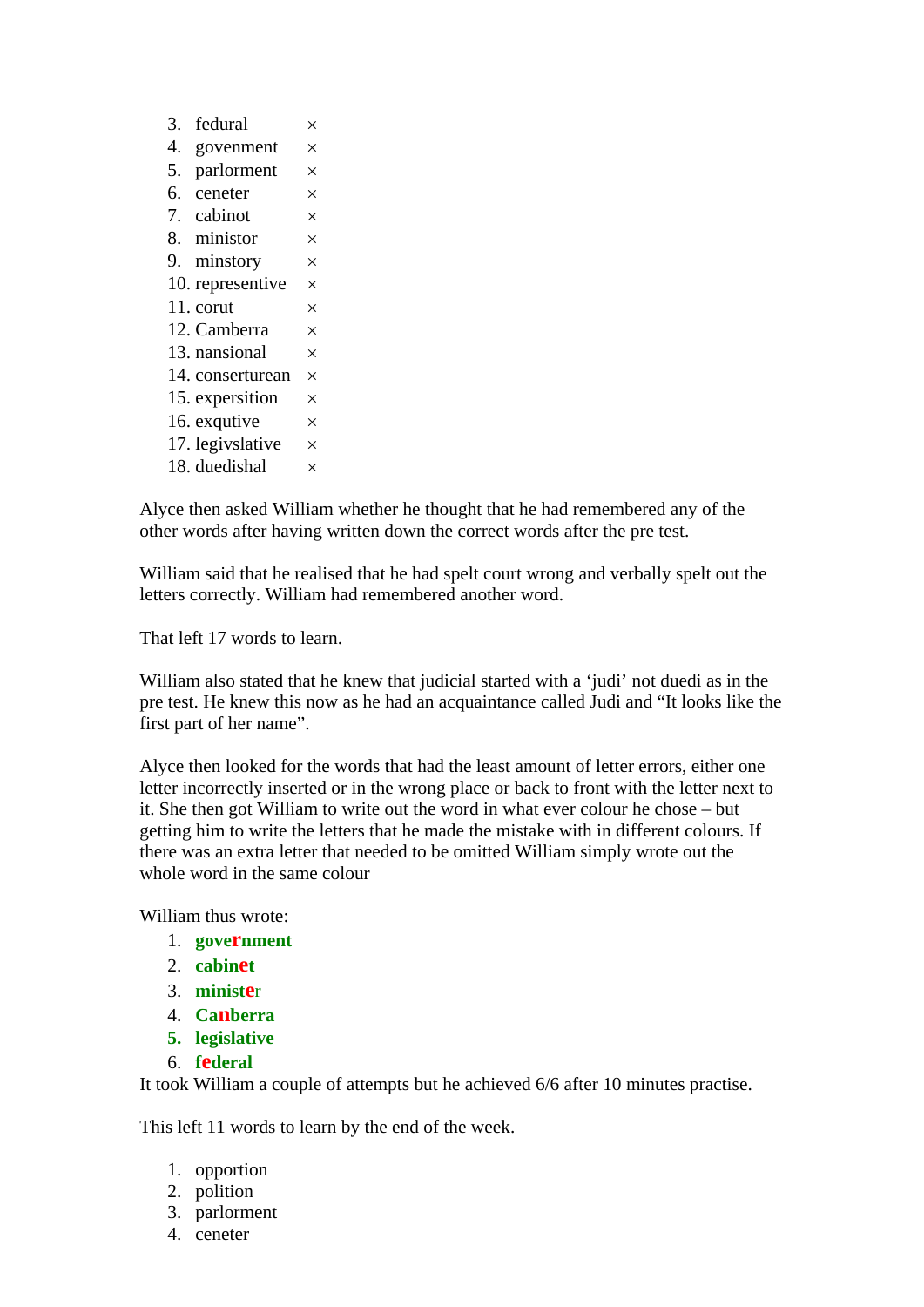- 5. minstory
- 6. representive
- 7. nansional
- 8. conserturean
- 9. expersition
- 10. exqutive
- 11. duedishal

Alyce then looked to see if there was anything interesting in the form of a pattern or sequence that would strike a chord with William.

She came across the word grouping 'cia' in politician and in 'judicial'. Both 'cia' groupings made a 'sh' sound so a funny story would help William to remember that 'cia' in these instances would equal 'sh'. She suggested to William that the 'cia' were going take the politicians into the judicial system. William thought that it was funny that the police were going to arrest the politicians and take them to court (as he saw it) – so he easily retained the knowledge that both politician and judicial had the cia in them. (William would also, as past history had indicated, then remember that sometimes 'cia' equalled 'sh' – something that would increase his word 'attack' skills.)

As expected William soon equated 'cia' with the 'sh' sound and the words were then remembered. (Remembering that William had already worked out that judicial had a 'judi' at its beginning.)

There were nine words (listed below) to go.

- 1. opportion
- 2. parlorment
- 3. ceneter
- 4. minstory
- 5. representive
- 6. nansional
- 7. conserturean
- 8. expersition
- 9. exqutive

It was at this time that 'time' was called. William had worked for 40 minutes straight. The first afternoon was always the longest. After that the time was reduced to 30 minutes in the morning as William was a lot fresher am rather than pm.

Alyce found that if they could 'fix' a lot of the simple errors in the first afternoon William would gain confidence. It is markedly different knowing that there are then only 9 words to learn in 3 days rather than 18 words in 4 days.

# **Day 2**

Next on the list was 'representive'.

Again, using colour, Alyce encouraged William to write out all the correct letters in one colour and the missing letters in another colour.

### **representative**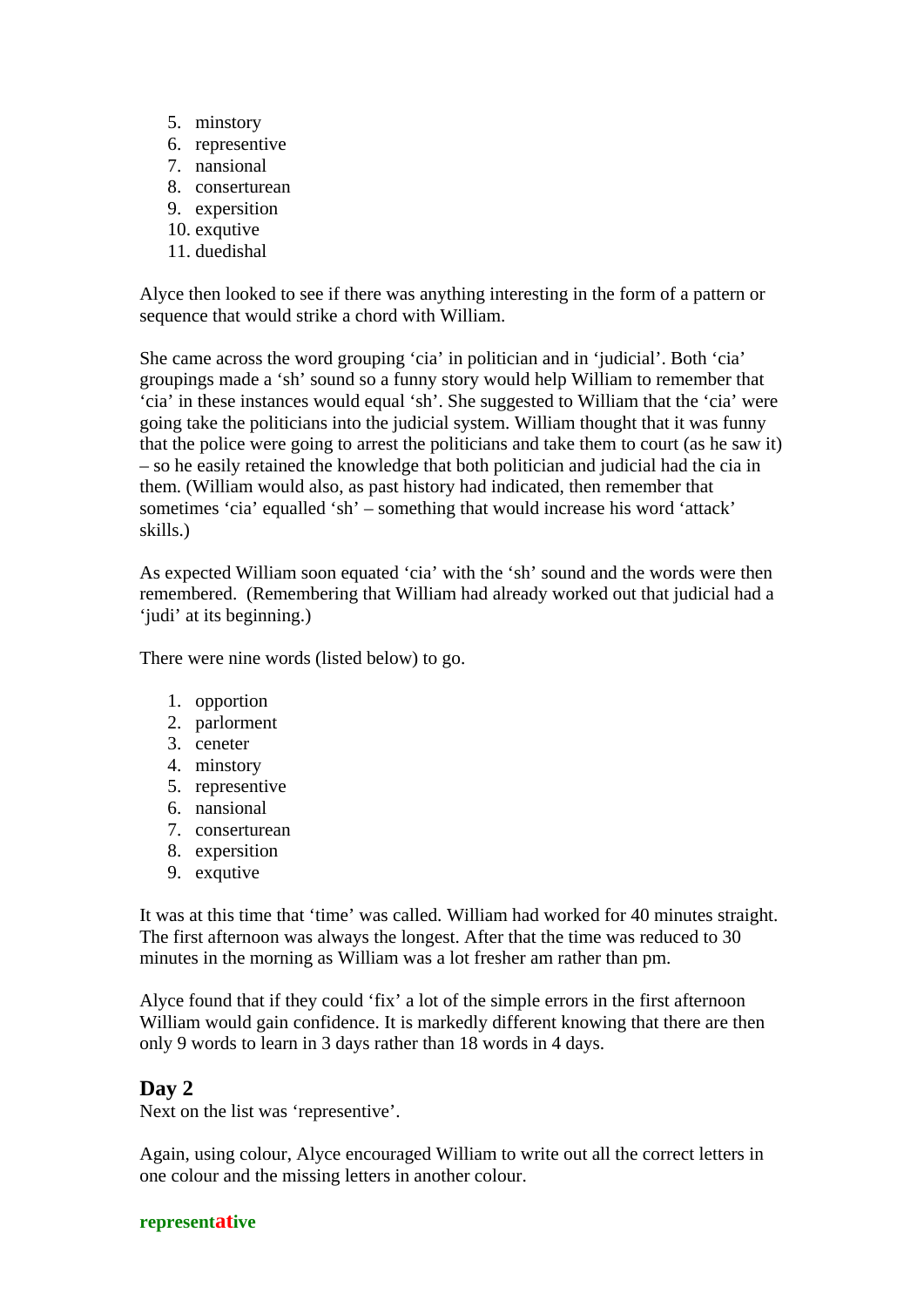William immediately noticed that the two missing letters formed a word 'at'. He then formed a sentence in his mind to help him remember. Hi sentence was "I am a representative at soccer". (Grammatically incorrect but it doesn't matter when you are using your imagination to help you spell!)

Eight words left.

Alyce and William then went back through what they had learned the previous day. The first revision was oral – as William much preferred that to writing the words down.

The below words were correct:

- government
- minister
- Canberra
- legislative
- federal
- court
- judicial
- representative

The below words were incorrect:

- politions (politician)
- cabinenet (cabinet)

At times William needed som**e** prompts but for the greater part he remembered 8 out of the 10 words.

For the second revision – written – William was encouraged by Alyce to say the letters of the words as he was writing them down so as not to lose his way inside the word. This was not something that William had commonly done before starting on this program.

William wrote down:

- politions (politician)
- feaderal (federal)
- goverment (government)
- judishal (judicial)
- Canberra
- court
- legislative
- cabinet
- representive (representative)
- minister 5/10

Alyce asked William to tick the words that he knew were right and cross the words that were wrong. He was correct in all of his marking and also volunteered where he had gone wrong on federal, representative and government. It is interesting to note that William in most occasions knew where he had made the mistake – it was just that sometimes he didn't know how to fix it! It is also interesting to note that William's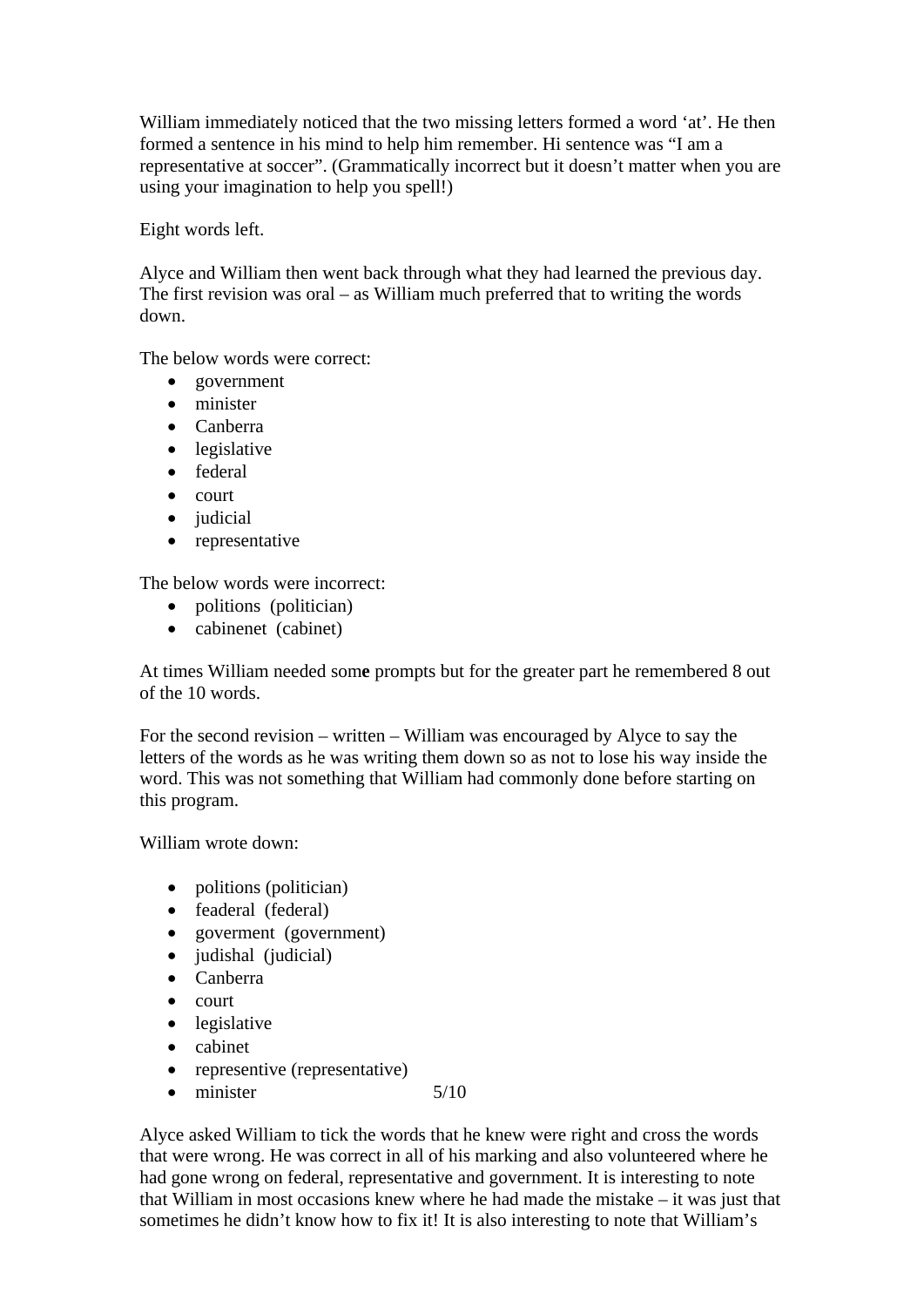results decrease when writing becomes involved (as per Helen's comment to teach orally).

However, Alyce then asked William "For the last time this morning - how do you spell

- politician
- federal
- government
- judicial
- representative
- politician?"

William orally spelled all words except 'politions'. Alyce could see that this was going to be a difficult word.

All of these morning activities had taken about 15 minutes. As Alyce and William had set aside about 30 minutes they spent the rest of the time using the whiteboard technique described above for:

- exposition
- national
- parliament
- executive
- ministry
- senator

With two words left to investigate William went off to school.

It is important to note here that sometimes, if William is receptive, Alyce works on revision with him in the afternoon. However, such revision activities are usually only of 15 minutes duration and it must be emphasised that they were only pursued if William was interested.

# **Day 3**

All words are tested in the morning firstly orally and then in writing. William correctly tested 14/16 orally and 12/16 written.

Then, the last words are introduced. These are:

• executive and constitution

These are placed one letter at a time (except for 'it' in constitution) onto the whiteboard in William's brain.

William recites them forwards and backwards.

# **Day 4**

William is tested on all words this morning, so that he will be prepared the next day for the full test. In his oral test William scores 26/28 and in his written test 21/28. This is a good result for William and if he achieves a similar mark in the formal test the next day he will have done well.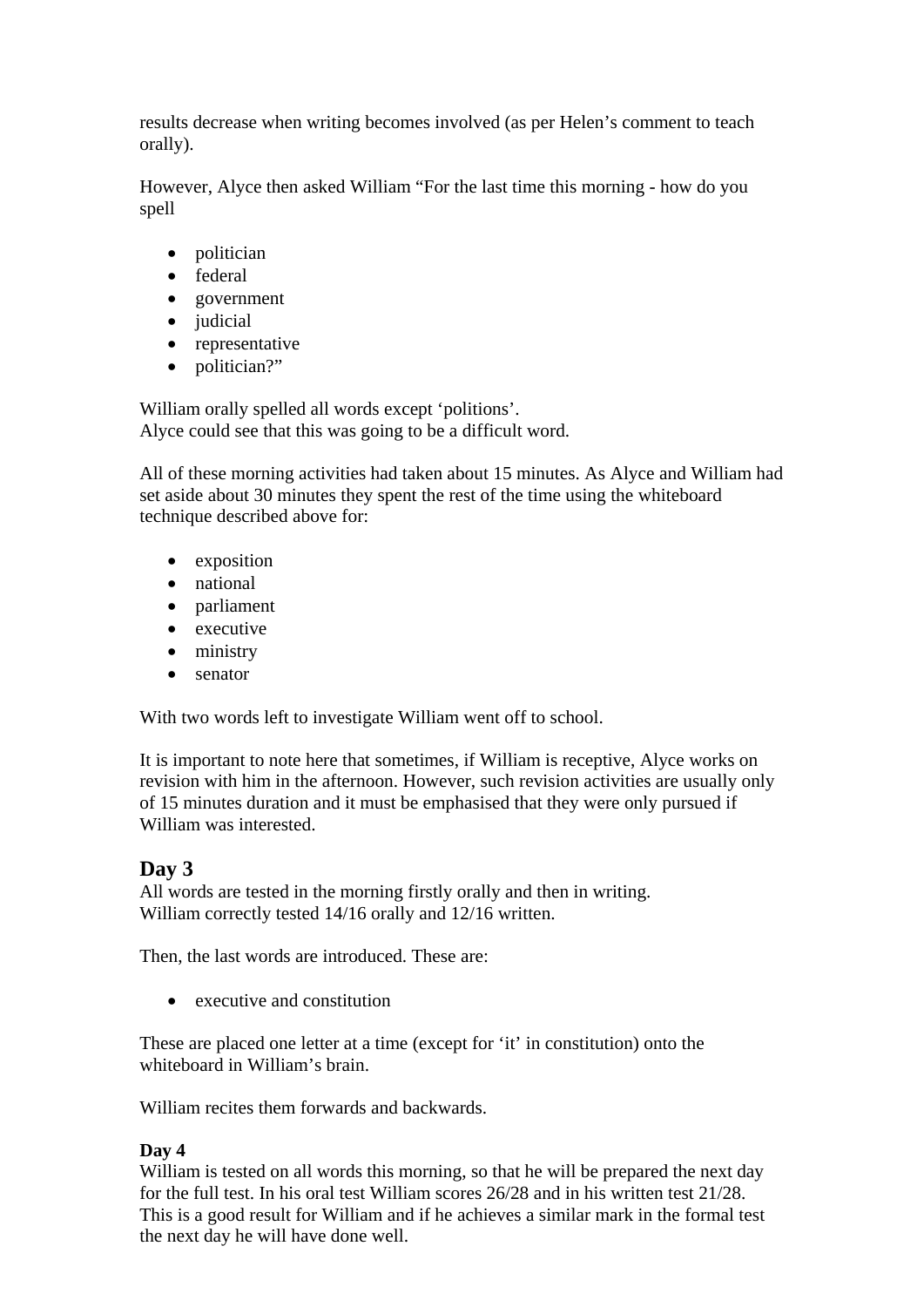William and Alyce in the 10 minutes remaining go back over 'executive' and 'politician' as William is frustrated that he knows how to spell them orally but not how to write them.

William asks Alyce to 'test' him when they are walking the dog in the afternoon. So Alyce throws a few words at William whilst they take the dog for a walk around the block. Alyce has noticed that if William is engaging in some form of physical activity his 'spelling' brain will often kick in quite well.

## **Day 5**

William scores 23 out of 28 in the spelling test and he is well pleased with himself. He knew that it was a more difficult list than what he had been working with in previous weeks and was not disappointed with the result. Whilst it is not generally helpful to compare your child with another, it is done all the time by the children in the classroom and William knew that he had performed relatively well as compared to others.

Below are William's results.

1. clerk  $\sqrt{ }$ 2. member √ 3. voting  $\sqrt{ }$ 4. compulsory  $\sqrt{ }$ 5. debate  $\sqrt{6}$ , opposition  $\sqrt{6}$ 6. opposition 7. poliatcian  $\times$ <br>8. ballot  $\sqrt{ }$ 8. ballot 9. federal  $\sqrt{ }$ 10. state  $\sqrt{\frac{11 \text{ local}}{\sqrt{11}}$  $11.$  local 12. government  $\sqrt{ }$ 13. parliament  $\sqrt{ }$ 14. senitor  $\times$ 15. electorate  $\sqrt{ }$ 16. election  $\sqrt{ }$ 17. cabinet  $\sqrt{ }$ 18. minister √ 19. ministry  $\sqrt{}$ 20. representive  $\times$ 21. court  $\sqrt{ }$ 22. Camberra  $\times$ 23. national √ 24. constitution  $\sqrt{ }$ 25. exposition  $\sqrt{ }$ 26. execuitive  $\times$ 27. legivslative  $\times$ 28. judicial  $\sqrt{}$ 

I asked Alyce whether as the program progressed William was making similar mistakes as he did in the beginning.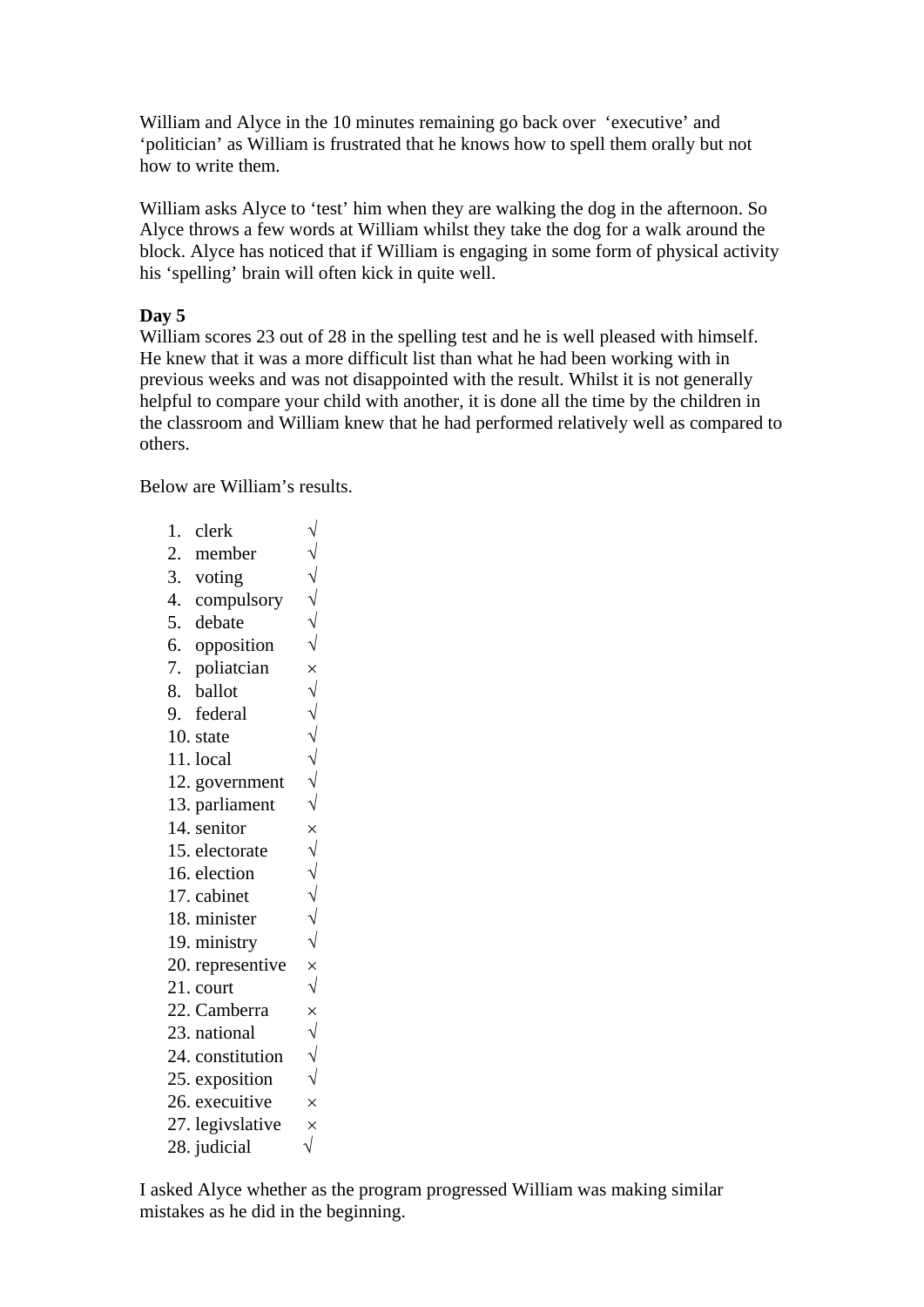Alyce said that she believed William's mistakes were different. There were more single letter mistakes; an 'e' for an 'i' for example rather than the whole word, excluding one letter, being wrong.

When discussing William's overall results for the two terms that he had been attempting the program Alyce was quick to pull out William's school report. The Year 4 report dated September 05 stated:

*Although William is a capable reader his overall progress in English does not reflect his ability. Work completion is slow and he often lacks the motivation to complete activities and distraction comes easily.* 

*Writing is still an unpleasant task for William and he rarely finishes his work. Spelling, grammar and punctuation continue to improve slowly but William must be absolutely proactive in this process. William's handwriting remains in printed format but is quite legible and well spaced.* 

Compare this to the report dated June 06:

*William is continually improving in all areas of English. He participates in classroom discussion and is always able to communicate effectively in formal and informal situations. William's reading is progressing in confidence and fluency and he understands most of the texts that he is given. William's spelling has improved greatly and therefore he has extended his vocabulary. William produces some great imaginative work, and is learning to plan his writing so that he can lengthen it. He also works hard to edit his own grammar and spelling in his written work.* 

Such is the difference in the two school reports, it is almost as though two different children are being discussed!

William's overall feelings of accomplishment have improved his self efficacy to the extent that when asked by an adult recently what his favourite subject was he answered "Spelling" – causing Alyce to feel that she should probably have her hearing checked! Was this her son saying that he enjoyed spelling?? She wasn't quite sure, but boy could she cope with hearing it again!

**Many thanks must go to Helen Dudeney who has assisted tremendously with the creation of this spelling procedure and hence this article.** 

**Please note that the real names of the above individuals are not used.** 

**This article was first published in TalentEd 25 (1). 2007** 

### **Bibliography**

Dudeney, Helen. (2003) Seminar - Gifted Visual Spatial Learners with School Based Learning Problems. *15th Biennial World Conference for Gifted and Talented Children.* World Council for Gifted and Talented Children. Adelaide.

Freed, J. and L. Parsons (1997). *Right-brained children in a left-brained world.* New York, Fireside.

Silverman, L. K. (2002). *Upside down brilliance: the visual-spatial learner.* Denver, DeLeon.